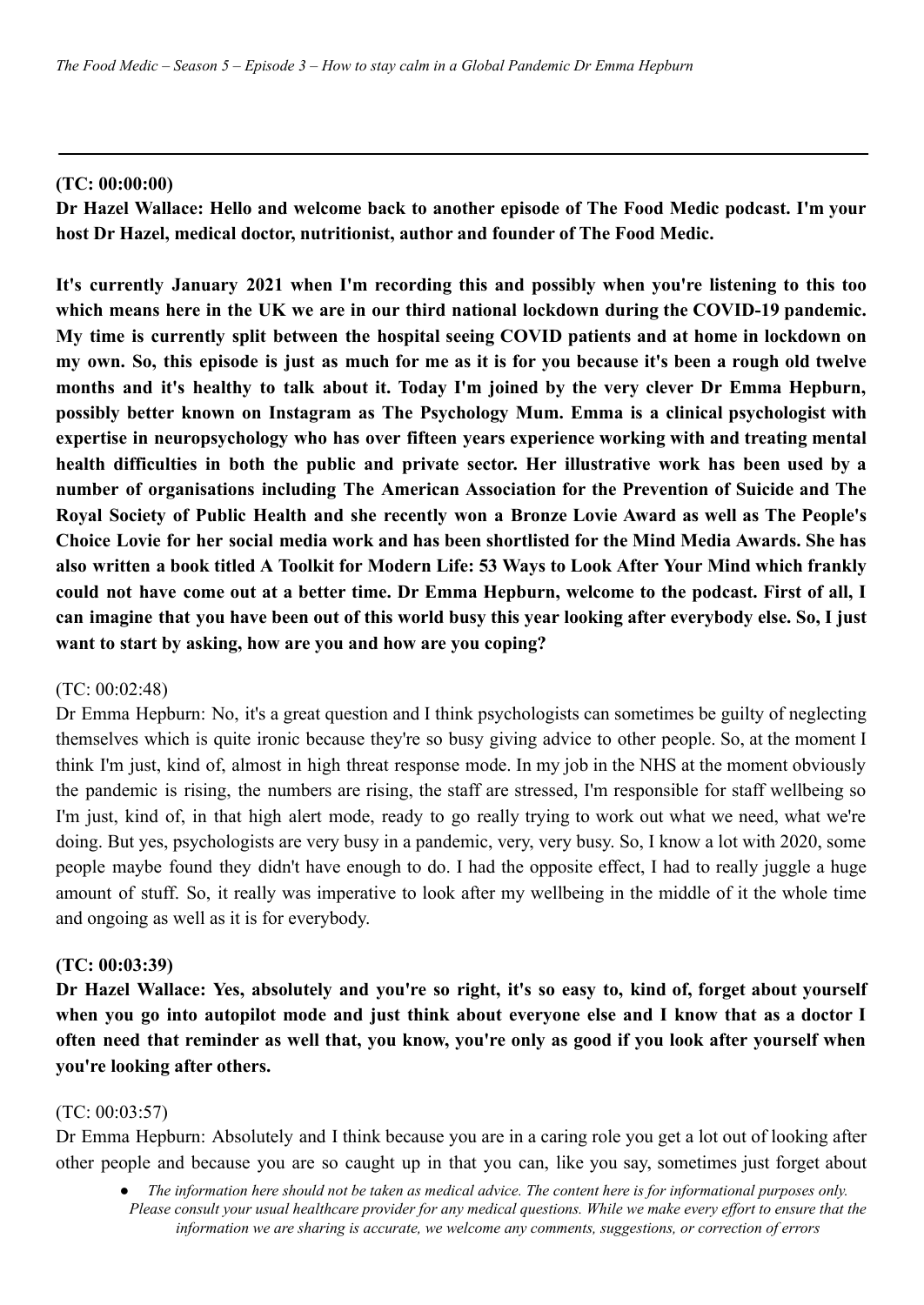yourself and sometimes that's not noticing when things creep up or stress levels creep up and sometimes you notice at that point where it's actually quite high stress level, you can no longer ignore it. I think it's the same for doctors, I work with a lot of doctors and I think that's what I hear a lot of the time. I don't know if that fits with your experience?

## **(TC: 00:04:21)**

Dr Hazel Wallace: You just, kind of, wait until it's become, kind of, it bubbles over and then it's an issue and you have no choice but to face it as opposed to seeing the warning signs and, kind of, giving it attention early. So, I'm sure we'll go into this a bit more as we chat. But first of all, I'd like to start **by asking my guests a little bit more about their professional background. You mentioned that you** work in the NHS but also you work, I know that you lecture and you do lots of other things and **obviously you do your wonderful illustrations online. So, I'd love to hear from you about how your working week looks?**

### (TC: 00:04:56)

Dr Emma Hepburn: Yes sure. So, I work two plus days in the NHS. It's a bit flexible because I sometimes do extra roles. So, I work at the moment with staff support. So, that's supporting staff in the hospital ranging from the intensive care unit to the porters and the cleaners because everybody in the NHS is important. We all have a role to play. It would fall apart without any of these roles. So, I was seconded to that during the pandemic because obviously staff support is absolutely crucial right now. Prior to that I did a range of different roles. Most recently I worked in neuropsychology which is looking at brain functioning, how the brain is being impacted on by various neurological conditions and prior to that I've worked with children in maternity services in plastic surgery services. So, psychologists work across a whole range of different services looking at mental health and psychological functioning. But currently I'm looking after the staff in the NHS which is really important.

### **(TC: 00:05:53)**

Dr Hazel Wallace: I mean, how I came across you is as The Psychology Mum on Instagram because of **your wonderful mental health illustrations which I'm sure are going viral at the moment because** people need those tools more than ever. How did you end up going from your clinical work to maybe **translating that into something that is a bit more easy for everyone to consume I guess?**

## (TC: 00:06:20)

Dr Emma Hepburn: So, no that's a great question. So, actually the basis of what I do was in my clinical work. So, I've always drawn as part of my clinical work. Obviously with children it's very natural to draw emotions, draw what they're feeling, draw their experiences. But I think I used that work, because I worked with children for ten years, I then started to use that creative side with adults as well and people really engaged with it. So, people would go away with this hand scrawled on NHS paper thing that we'd done, something we'd been talking about during that session. They'd go away with it and they'd come back the next week and say I really thought about this and they added something to it. So, it was really the basis of clinical work but they were really scrappy drawings drawn in the moment. But I started thinking-, well actually I bought myself a new iPad, it was a birthday present for myself and I saw the iPad pen and so I thought well, I'll buy one of those as well, that looks quite interesting. I thought I'll try and draw some of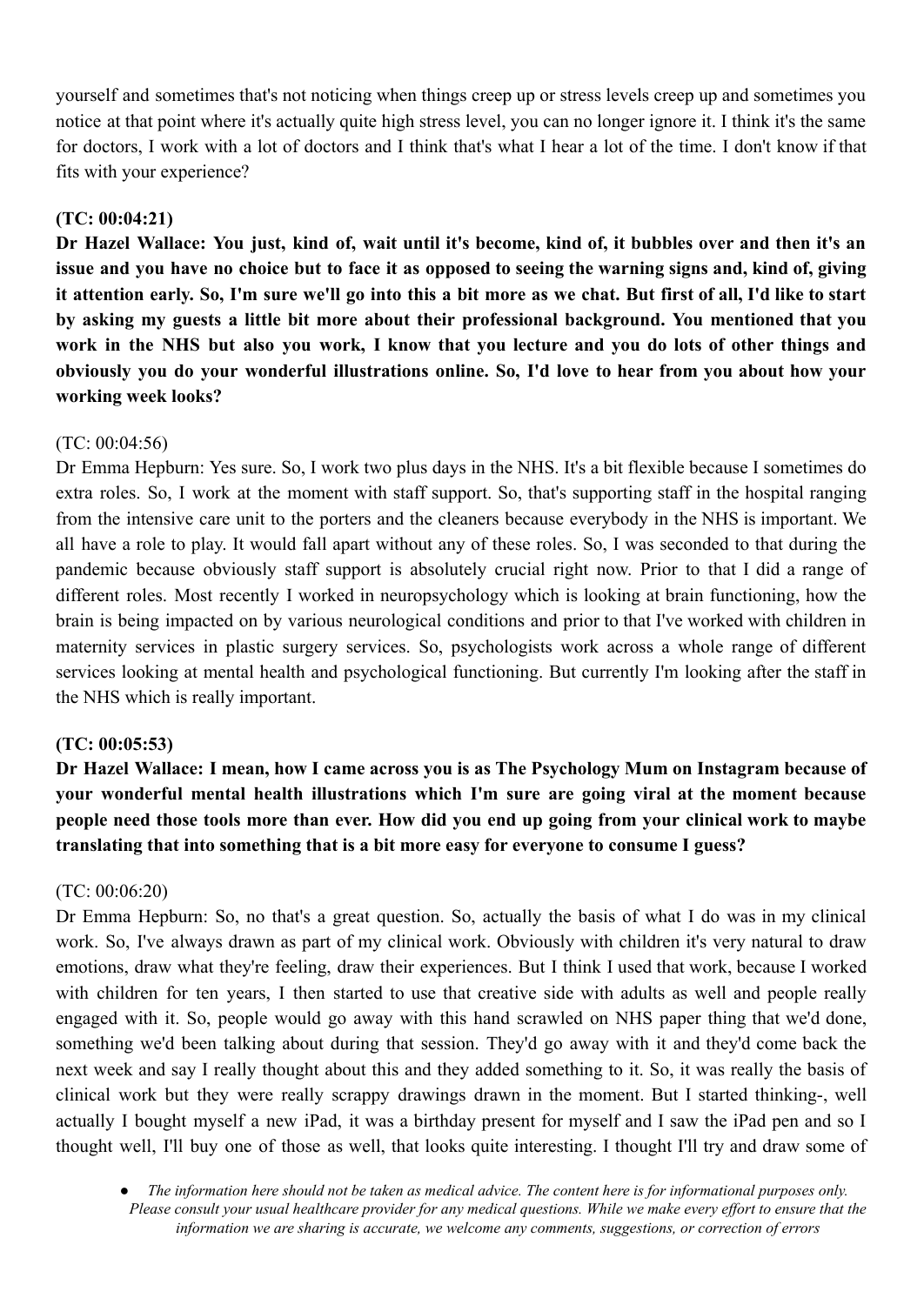these a little bit better. I hadn't drawn, I used to love art when I was at school, but I haven't drawn for years and years and years so I thought I'm just going to try and draw these out, see if, you know, I could do it really. So, I started drawing them and I thought well actually one of my passions is sharing it beyond a clinic room. Wellbeing and mental health is for everybody and if we only treat people with mental health difficulties we're only treating part of the population because actually everybody has mental health and everybody needs to look after it. So, I was thinking we can use these principles that I use to treat mental health difficulties and to improve mental health at that stage across the whole population.

So, I thought I'll put them up on Instagram because I think actually I can draw and I think they capture the psychological theory and started putting them up and like you say they got popular or they became popular very quickly. People started sharing them, you know, it's been shared as far as-, one of Michelle Obama's organisations in America shared one of my drawings which was, you know, not something I ever expected. So, people obviously picked up on it and engaged in it really well which I think for me makes sense. I'm a really official person and for me to read two sheets explaining a psychological concept, it's quite hard. I mean, I can do it obviously but it's quite hard to remember. I need to reread it, I need to think about it again. But to recall a drawing is really, really simple.

## **(TC: 00:08:38)**

Dr Hazel Wallace: Yes I completely agree and, I mean, we all learn and take in information differently but I'm a very visual person and I find that it's really helpful and also my drawings are not on the same level as yours but I find when I'm explaining something to a patient that I love to scribble **something down. Because it is, you know, by telling something someone and then by drawing** something you're reinforcing it and you're more likely to get the message across and I guess, like you **said, it's so shareable and it's universally understood when it's a drawing so it's wonderful.**

### (TC: 00:09:13)

Dr Emma Hepburn: I actually got feedback from people. So, quite a few people said actually, you know, I've really benefited from these because I'm dyslexic so that visual concept, I can remember it better, also I can understand it better. So, I think it crossed a range of people and lots of people are using them with children as well which I hadn't necessarily anticipated but I know a lot of schools are sharing them, high schools and actually primary schools as well. So, I think it crosses, you know, images are cross populations better I think.

### **(TC: 00:09:40)**

**Dr Hazel Wallace: Absolutely and I think that's probably why Instagram is such a great platform for** that kind of content. But I just want to circle back to one thing that you mentioned and that was everyone has mental health and I think, I mean, it's a phrase that a lot of us have probably heard **already but mental health often comes with a negative context. So, for example, (TC 00:10:00) we will** say he or she has mental health problems and I think that often carries a lot of stigma when we're **talking about mental health when actually our mental health is just like our physical health and it's** something that we should all really be proactive in taking care of. In your book you talk about having **a mental jam jar. So, can you talk us through this analogy?**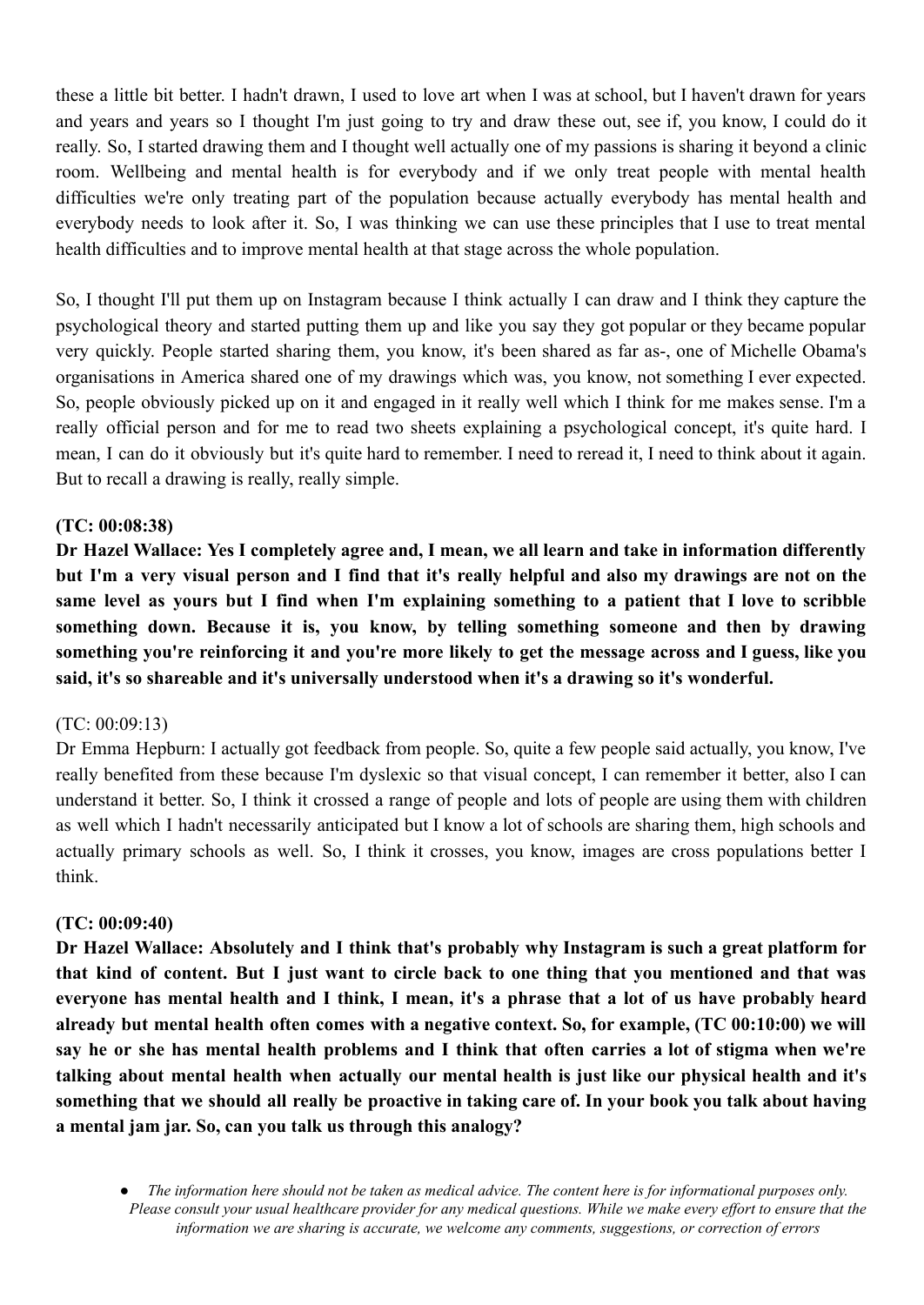## (TC: 00:10:24)

Dr Emma Hepburn: Sure. So, just to come back to your point about mental health, absolutely I think there is still a lot of stigma around the term mental health because often we only think about that when it goes wrong. But actually, like you say, we all have mental health and we all shift along the spectrum of mental health, or wellbeing which is sometimes a more palatable word for people to think about it along, from flourishing to poor mental health. The mental health jam jar tries to encapsulate that. It's an analogy I actually heard from a documentary called, I think it's Depression and Me by Alistair Campbell where he explored, kind of, the reasoning behind his depression and what factors contributed to it. It was from a genetics counsellor called Jenny Austin who's a professor in America and she uses, as described, genetic factors but as a psychologist I kind of think of all vulnerabilities. So, the concept is we all have a mental health jam jar. So, that's a specific space and then it's filled with our vulnerabilities and in the documentary she spoke about genetic vulnerabilities but I would think about our belief systems, our thinking, our cognitive styles, a whole pile of vulnerabilities that fill that jar. The drawing I use, I draw these as strawberries. So, that fills a jar at a certain point. Then we have life stressors. So, life throws things at us, we can't control that things will go wrong in life. Life will throw stress at us, it's inevitable part of life and if the mix of vulnerabilities and stressors fills our jar at full capacity then that's when distress or mental health difficulties can occur.

But the reason I like this model is because it shows that we can do things about it. So, we can increase the size of our jar according to this model with our coping strategies so we can give ourselves more space to cope with what's being thrown at us. But we can also of course manage our stressors, how we manage what's thrown at us in life is really important in managing our mental health as well. I guess the model I talk about in psychology is a stress diathesis model where it's a mix of the person and the environment which can lead to mental health difficulties and really we're all vulnerable to mental health difficulties with a wrong mix of person and environment. It's recognising we all have that capacity and we all need to look after it.

## **(TC: 00:12:36)**

# Dr Hazel Wallace: Yes and thinking about how we can make more room in the jar, what are some of **the basics that we can think about when looking after our mental health and wellbeing?**

### (TC: 00:12:48)

Dr Emma Hepburn: Yes, I think, you know, take it back to this divide between physical and mental health. Our brain is a physical organ so all the basics that look after our physical health also look after our mental health. So, exercise, moving your body, it doesn't have to be huge levels of exercise is hugely good for your brain and mental health. What you eat, eaten regularly, drinking, all these really basic things that we probably don't often associate with mental health are really good for it. Sleep is absolutely imperative for mental health. You know how bad you feel with one day of poor sleep. With multiple days of poor sleep we just feel terrible and actually it does have an impact on our brain. So, that's really important for mental health. Connection, there's a really interesting study, a Harvard Adult Study I think it's called, it's a really interesting longitudinal study which shows that the strongest predictor of wellbeing is connection. So, you know, valuable connections with people that you trust, that you feel secure with, are really important for wellbeing and mental health. On a day-to-day basis, being aware of your emotions and being open to thinking about your emotions and how you respond to them is really important. I always say self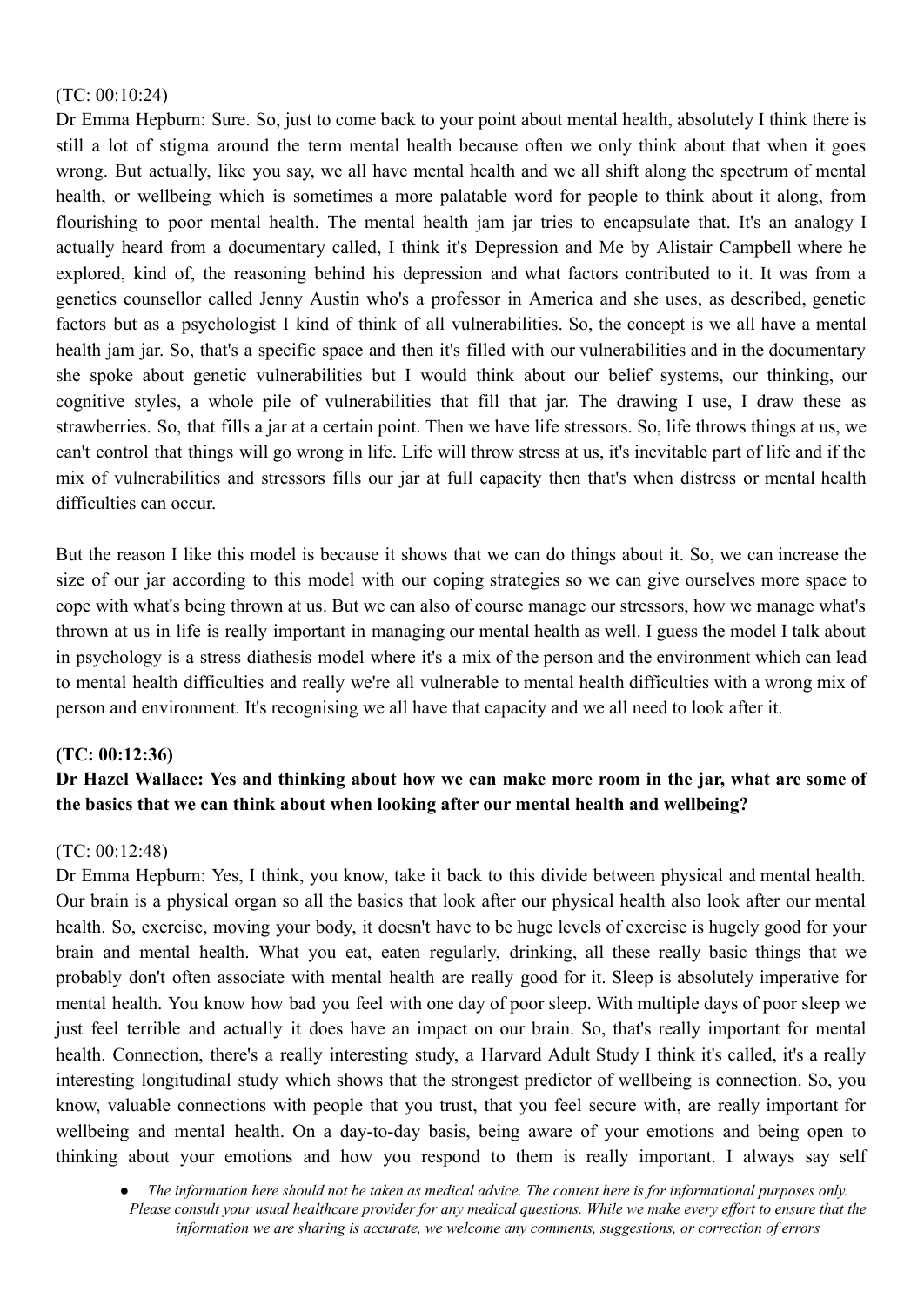compassion. We're far more compassionate to other people than we are with ourselves but self compassion is really, really important. There's some really interesting videos by Kirsten Neff if you will want to explore this further because it looks at how compassion impacts on the brain and how it improves wellbeing. So, compassion, I think is such a-, it's thrown about a lot but actually it's so important to improve our wellbeing as well.

## **(TC: 00:14:22)**

**Dr Hazel Wallace: Yes, I love that, I love that last one. It's really important especially during** lockdown which I know for me that, you know, brings up a lot of things but it also means that I might **want to connect with people and because I live alone that often means using social media and more screen time and obviously there's lots of positives there because we can stay connected but also there's lots of negatives to constantly being online and scrolling through social media. What are some of the signs that maybe social media is impacting us negatively and maybe we do need to take a step back?**

## (TC: 00:14:59)

Dr Emma Hepburn: Okay I like what you said there because I think it's important not to demonize social media and demonise the online world because it's really good for us in many ways. It keeps up connections and can make us feel less isolated which is really important for us. But like you say, social media, if you see in the documentary The Social Dilemma it looks at how it impacts your brain and pulls us in. It's designed to pull us in and use as much of our attention as possible. All of us fall in this trap, I'm a psychologist, I know the theory but I fall into the trap. The other night I was sitting looking on social media when I was about to read my daughter a story. I thought why am I doing this? It's important not to beat yourself up about that because it really is how it's designed and it's about drawing on that habitual ability of your brain to fall into the trap. So, recognising when it is causing difficulties is really important so I would say if you can't stop doing it, so in that example I noticed it, I stopped, I put it aside. I put it in another room so I didn't use it again because it was ridiculous. I want to read my daughter a story, I don't want to be on my phone. So, I put it in another room so I couldn't pick it up because it can become very habitual. If you can't stop, if you notice you can't stop, then that can be problematic particularly if it gets in the way of things you want to do. So, in that example, it got in the way of me telling my daughter a story. If that was happening all the time then that's problematic because it stops me doing the things I enjoy.

Also if it makes you feel bad. We all know that social media lends itself so well to comparison and we all know that we're comparing ourselves to a screenshot or a part of somebody's life. But when you're in the middle of it it's not so easy to step back and think that and we get drawn in and we make these comparisons, we think our life is rubbish. So, it's about noticing how it's making you feel and if it's making you feel bad then it's time to think about what can I do about this, how could I stop this? Actually there's some really nice studies on phone use, like even having your phone in the same room as you, so not even looking at it, having your phone in the same room as you distracts you from doing the things you enjoy doing and reduces your enjoyment. So, there's a lovely study which was in a restaurant and people either had their phone on the table, in their pocket or they didn't have their phone on them. Even having your phone on you detracted from your enjoyment of that meal in that restaurant with people you loved. So, sometimes I think it's just a simple as putting your phone away so you can't fall into the habit because your phone is designed to pull you in.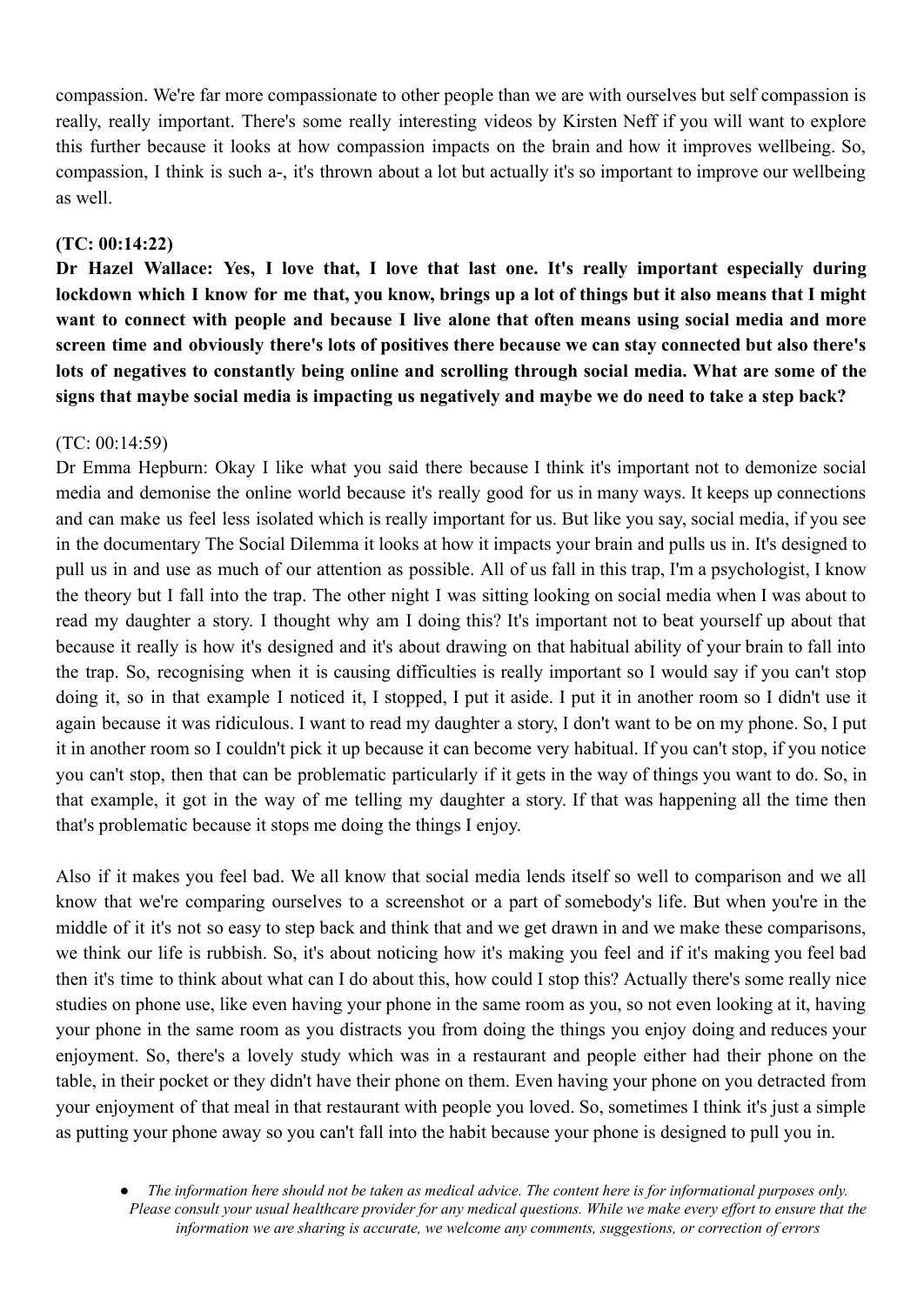## **(TC: 00:17:25)**

Dr Hazel Wallace: Yes. I kind of heard about that study and one of the things I'm not super aware of is when I am working from home and writing or researching and even if my phone is, you know, turned over it's just having that awareness that it's there. So, now I have to go airplane mode, phone in a drawer so it's like out of sight and mind. Also just, kind of, in the morning I like to do a phone **free hour so that I can do all of my planning without having, you know, whether it's email notifications or at the moment there's a lot of news notifications and they just really pull your attention.**

## (TC: 00:17:59)

Dr Emma Hepburn: Oh absolutely. Yes and it's designed to because we all have a brain. No matter how much theory you know, if you're a medic, if you're a psychologist, you've still got a brain. That brain doesn't work any differently to other peoples brains and I'm actually the same. I actually now have to put my phone physically in another room because it's too tempting to draw you in. Also I don't have notifications on anything except emails and I should probably turn off that as well because I want to choose when I look at things. It doesn't always work and it's also important to notice. Rather than beat yourself up when you notice these things happening, thinking this is how social media and phones are designed to grab our attention and use our brain. So, it's not necessarily about me, it's about the way my brain functions. So, stepping back and thinking okay, that's happened, I've been pulled in but what can I do about it?

### **(TC: 00:18:46)**

**Dr Hazel Wallace: Yes absolutely. I think second to that, creating boundaries as well with messaging apps so that whether it's WhatsApp or it's email or whatever form of messaging app you use with** your friends and family, having boundaries in place so that you don't feel like you need to message **right in this moment. If you're busy, if you're in work, if you're doing something that's more** important that message can wait and I think, like, I'm definitely guilty where I will want to reply, you know, instantly or I feel bad that I forgot to reply when really, especially emails, they're not intended **to be instant messaging apps but we treat them like that.**

### (TC: 00:19:30)

Dr Emma Hepburn: We treat everything like that now don't we? We treat our phone, because it's so immediate, we feel we need to respond immediately and that's what people who designed social media want you to do. So, really it's about creating as much, kind of, barriers to jumping in immediately that you can. For me, it is switching it off and putting it another room. That's really what stops me doing it but it's also about how you think about it and if you step back and think I don't need to respond immediately. 50 years ago I never had a mobile phone so I would be checking my emails every three days probably. (TC 00:20:00)

# **(TC: 00:20:01) Dr Hazel Wallace: Absolutely yes.**

### (TC: 00:20:02)

Dr Emma Hepburn: So, we never used to feel this urge to respond immediately. The other person-, I don't expect people to respond immediately to me, so we're creating pressure to ourselves saying that I need to respond to everything immediately. But we don't, we just, we just don't.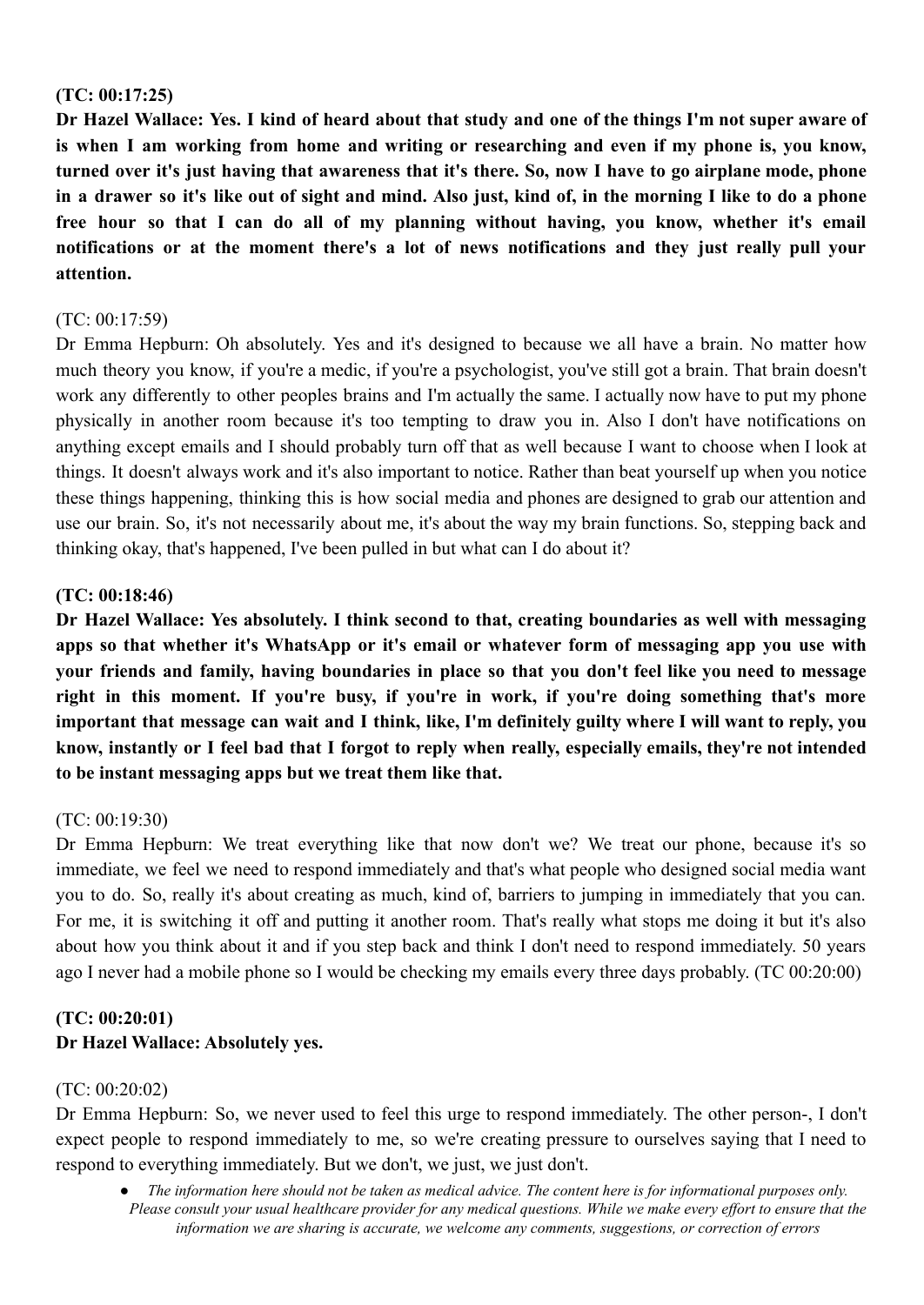#### **(TC: 00:20:15)**

Dr Hazel Wallace: No we don't. One thing that you did mention a couple of minutes ago was how we **compare to other people on social media. Obviously before social media even existed we as humans are going to compare ourselves to other people, it's just a normal innate instinct. Maybe that's not always a bad thing but I think because on social media looking at this highlight reel and you're** scrolling and you can, kind of, get sucked in and feel really bad about yourself. Especially right now **because sometimes there's pressure to be super productive during lockdown, you know, bake ten** loaves of banana bread or run a marathon. Why do we compare ourselves and how can we break the **cycle of doing that when we know it's negatively impacting us?**

### $(TC: 00.21.03)$

Dr Emma Hepburn: I think there's lots of theories about why we compare ourselves and we do all naturally compare ourselves, we can't help it. The idea is that we're social animals and to help us be sociable we compare ourselves to people round about us to help us build groups and build in groups and recognise the enemy as well. So, there's lots of theories, evolutionary theories, about why we compare ourselves. So, it is inevitable to an extent but you don't have to let it, kind of, run away with itself. Because as soon as you start noticing you're comparing yourself and that really is key and noticing you're doing it and think about what evaluation you're making with that comparison. So, often what we do is we make upward comparisons. We say this person is doing this and they're so much better than me. It happens all the time with parenting. We see these wonderful parenting pictures online of perfect birthday parties, perfect home schooling, it looks fantastic. I'm not doing as well as that. So, that makes me feel bad, I'm inadequate because I'm not doing as well as that. Let's just stop for a minute and think, is that a valid comparison? Well no it's not because I'm comparing my whole self, how I feel about everything in my world to this tiny little picture of their life. Of course it's not valid. It's like comparing, you know, a whole novel to one page in another novel and that's not valid. You can't make that comparison. It's also being very critical of yourself and I think this is again where compassion comes in. So, recognising how invalid that comparison is but also recognising, you know, it's okay to feel a bit bad about things. It doesn't mean that you're failing or you're not doing well. It's that comparison that's making you feel that way. But really kind of observing your comparisons, noticing it and almost zooming out from them. Because once we get caught up in them it's difficult to, kind of, move away from them. But if we zoom out and say right, hold on, what's happening here, that's a comparison I'm making, it's not necessarily a valid comparison then I think that really helps with it.

### **(TC: 00:23:03)**

Dr Hazel Wallace: Yes I agree and that's a nice way of thinking about it. I like the, kind of, book and the page analogy because it's very true and we only see surface level of what's going on in someone else's life. Just kind of following on from that, I think particularly in the last year there is a lot of, I don't know if this is the right term, but I guess comparative trauma. So, for example, feeling like your anxiety or your low mood is invalid because you didn't go through maybe a stressful event that was as **significant as perhaps someone else when really trauma is all relative. So, what would be your response to someone feeling like that at the moment? Perhaps feeling like they can't speak up because bigger things are happening in the world.**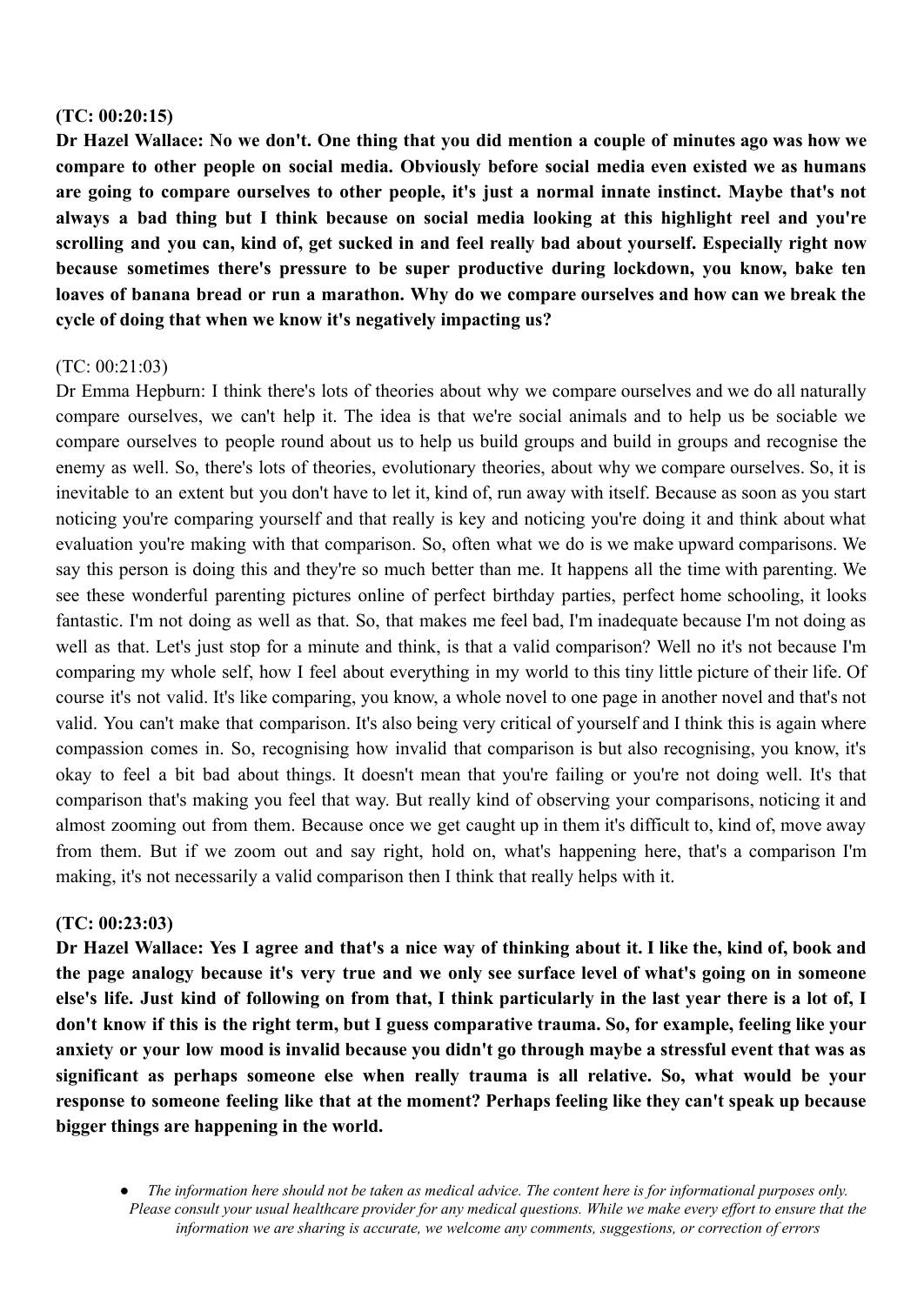# (TC: 00:23:47)

Dr Emma Hepburn: It's such a classic response isn't it? I shouldn't be feeling this way, I don't deserve to feel this way or I have no right to feel this way and I often hear people say that. Often, like you say, that is drawn on comparison. It's drawn on, but this person is going through so much worse than me and sometimes I think they're coping or they are feeling bad, whichever way, but it's a comparison saying they've been through so much worse than me. But again, it's a totally invalid comparison because your life situation, what you bring to it, how your brain works, your history, how you experience the world is totally individual to you and your emotions because of that complex mix of the interaction in your environment and your whole system are individual to you. So, your emotions arise because of that mix so we can't really judge our emotions because we can't look at these mixes in everybody and those emotions are valid because those emotions are coming up because of your situation. You can't minimise and say I shouldn't be feeling this way and actually as soon as we start telling ourselves we shouldn't be feeling that way what we're doing is we're invalidating our own emotions. When we invalidate our own emotions we start to shame ourselves and we start to hide it away and what we know about emotions is as soon as we start to shame them and tuck them away we actually make it worse. We increase our stress response, we make our emotions feel worse, they will pop back at times that we don't want them to. So, actually it's really important to say, well this is how I'm feeling now rather than making those comparisons which make you invalidate your emotions. I don't know what's going off with that other person, I can't tell because none of us know really the whole story of somebody life but this is how I'm feeling now and whatever has led to me feeling this way, my story is absolutely valid and this is my emotion I'm experiencing. So, what can I do now with this emotion to help myself best? That's much more helpful than criticising yourself or shaming or minimising your own emotions because that actually just makes emotions worse.

## **(TC: 00:25:53)**

Dr Hazel Wallace: Yes it does. We're all in the same storm but in different situations or we have different things going on in our life and I think everyone's feelings are valid at the moment and it's okay to feel how we're feeling and echo those feelings and not feel like you need to bottle them down **because people are worse off in your minds eye.**

## (TC: 00:26:17)

Dr Emma Hepburn: Absolutely and all emotional responses are normal and often make sense once you look at somebody's story. Now it's not normal to feel bad for a long period of time, I think we need to emphasise that. It's okay not to feel okay but if you're not feeling okay for a long period of time then that's an indication that you probably need input or treatment of some description. So, again, I think it's important to keep that nuance there as well.

## **(TC: 00:26:40)**

**Dr Hazel Wallace: Yes I completely agree. Just kind of right now, obviously we just mentioned that** we're in, we're still in the pandemic, who would have thought? Yes but, you know, there's a lot of **debate as to whether, you know, we should be setting new goals or building new habits because it's** January but it's 2021 and we had a terrible year but I'd love to know what side of the fence you sit **on?**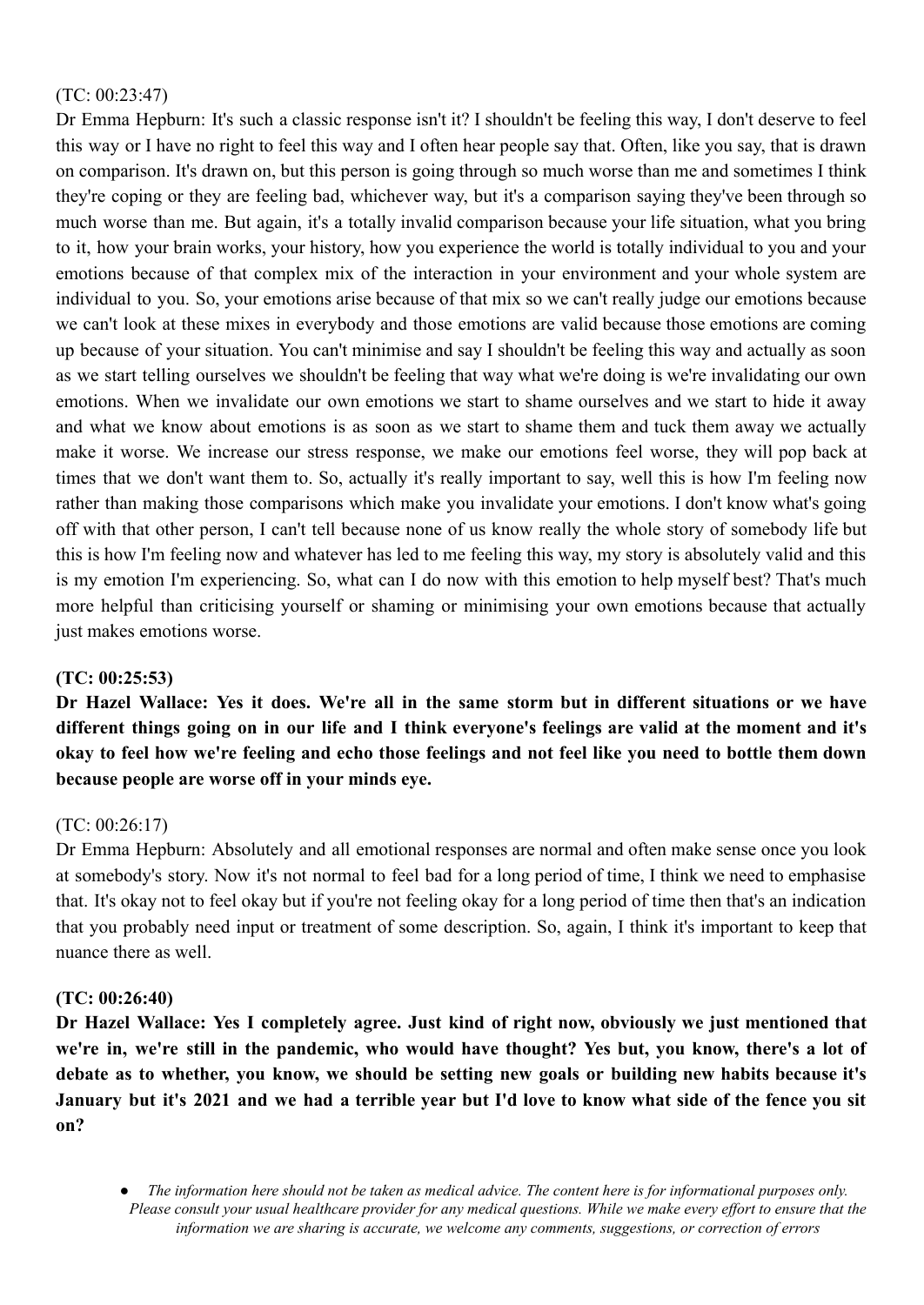## (TC: 00:27:07)

Dr Emma Hepburn: Well I sit directly on the fence with this one Hazel. I guess, you know, it's a bit of an invalid argument really because, you know, we set goals all the time even if we're not aware we're setting goals our brain is really a goal setting organ. Have you made yourself a cup of tea or coffee this morning?

# **(TC: 00:27:26) Dr Hazel Wallace: Yes.**

## (TC: 00:27:27)

Dr Emma Hepburn: So have I. What did you do then? You decided you wanted to have a cup of tea. You set a goal to make that cup of tea. You put a plan in place to do it. So, you have formed a goal that you wanted to achieve and you've done it and did you enjoy your cup of coffee?

# **(TC: 00:27:40) Dr Hazel Wallace: Oh absolutely.**

## (TC: 00:27:42)

Dr Emma Hepburn: There you go. So, it was a successful goal. So, our brain is ultimately a future planning and goal directing organ. So, we're setting goals all the time. So, if you want to set, take that into your conscious awareness and say, these are the goals I want to set, great, that's okay. If you don't want to this time because it's not right for you, great, that's also okay. This time, there's no right or wrong answer to this, it's what right for you at this specific point. But what I would say with goals and what I often see is people use them to beat themselves up. So, I need to never check my phone again or, you know, I shouldn't be doing this or I'm never going to eat a multipack of crisps again or, you know, whatever. It's a, kind of, I should not be doing this, there's something wrong with me because I am doing this. Now that's just a, kind of, road to failure really because you will never not check your phone and you will probably at some point if you've eaten a multipack of crisps before, do it again. So, it's really shifting to what do you actually want to do and what will make you feel good? It's also about the level you set those at. In those examples I said I'll never do it again. Now that's impossible, that's absolutely impossible because never is such a big thing that it's unrealistic. We all have setbacks, we all have lapses particularly when it's habitual behaviours. So, if you're setting yourself unrealistic expectations and expecting that it will all change immediately with no setbacks, you're going to feel like it's a failure because setbacks are inevitable and ridiculous high expectations are unobtainable.

So, it's about really starting small, building up positively, thinking what do I want to do and if you are shifting away from something, and often we do use our goals to shift away from unhealthy habits, what do you want to do instead? What will you replace that habit with? What will you fill that void which is left from shifting one habit to another one? But again, focus on what you positively want to build and use it as an incentive rather than a de-motivator of all the things you're doing wrong and all the things you need to be different about. Because that's just not helpful for anybody.

### **(TC: 00:29:48)**

Dr Hazel Wallace: No and I think, yes, it's not that it's right or wrong but I guess, like you said, it's **shifting your mindset and circling back to what you said in the beginning, having compassion is really**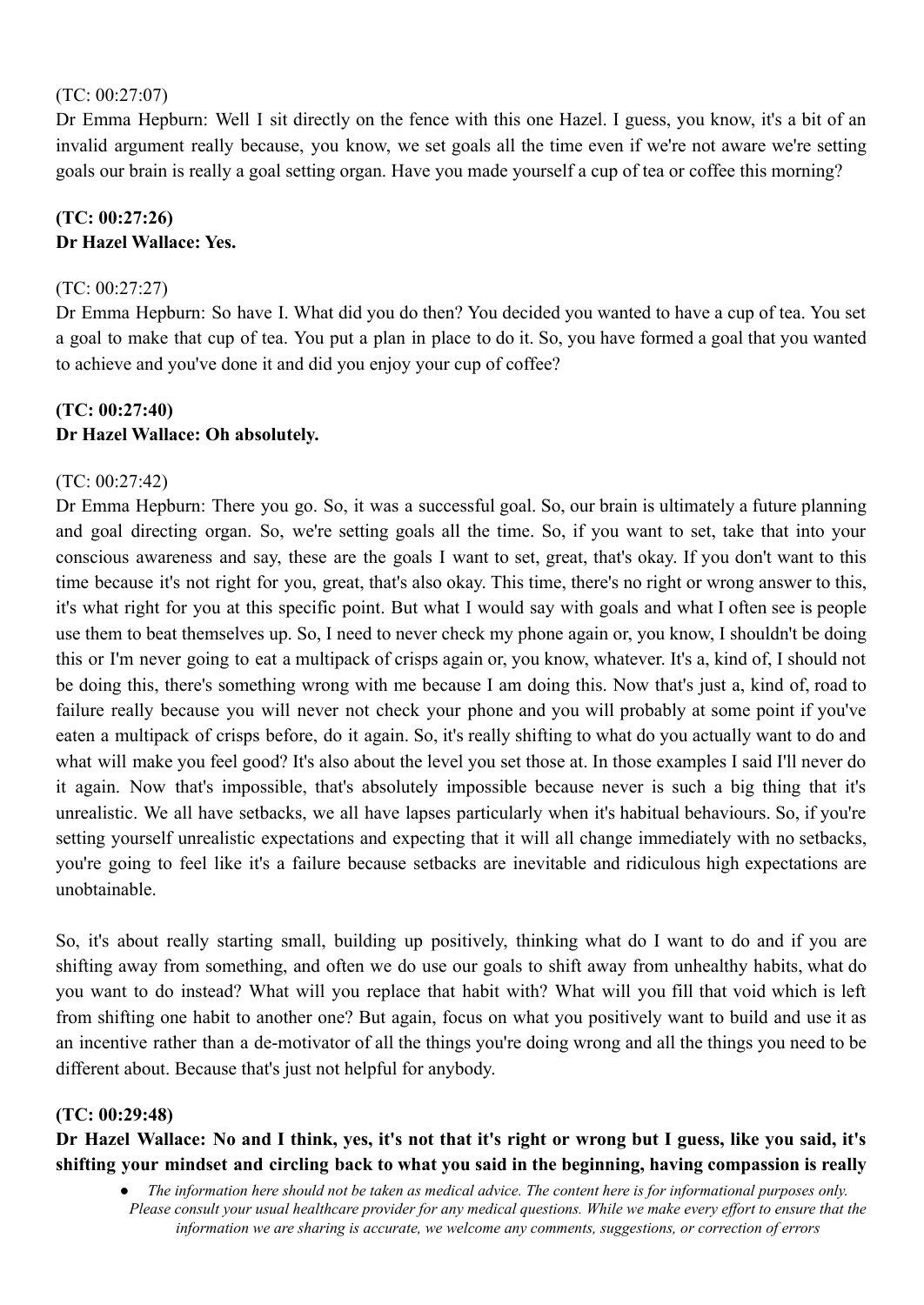important (TC 00:30:00) right now. I know that for me having daily habits but on a month or even a weekly basis is something that I've been really focusing on for just a little bit of routine around my schedule because of the pandemic and that really helps me feel calm. But I know for others, they like **taking each day at a time and that's completely fine as well.**

## (TC: 00:30:26)

Dr Emma Hepburn: Absolutely, yes. Like you say, we're all individuals. All our brains are so different, all our experiences are so different. You can't put one social media post out saying this is the right thing to do because nothing will be right for every single person out there. It's about working out what's right for you and that's what ultimately we're doing in the world as we live isn't it. It's working out what works for us and what helps us live our life in the best way we possibly can. In doing so, because we're learning, we will get things wrong and, again, compassion comes in there again because we will get things wrong no matter what we do.

# **(TC: 00:30:59)**

Dr Hazel Wallace: Yes. So, before I knew that we were going to record this podcast I did put a little **box on social media to see what people were really struggling with right now. One of the overwhelming answers was the feeling of uncertainty and feeling like we're unable to plan ahead or** look forward to anything. So, what advice would you have for dealing with uncertainty at this time? I **know that's been the word of the year, unprecedented, uncertain.**

# (TC: 00:31:30)

Dr Emma Hepburn: I know, I think we've all stopped saying I hope you're okay in this unprecedented time because it's become such a cliché. But, you know, it really is important. Uncertainty is probably one of our biggest anxiety creators. I mean, the world is actually always uncertain but play has never felt as uncertain as it does now. It's almost that uncertainty has been thrown in our face because it's taken away a lot of the things that help us make us feel like it's more certain. So, uncertainty creates stress and there's a lot of that at the moment and you've actually already touched on something a lot of people find very, very helpful is having some degree of planning and routine. Even if that's on a daily basis, some people might prefer for it to be on a daily basis, or on a weekly basis. We probably can't plan too far ahead right now, we can't have our coping strategies of booking our holiday and that we look forward to which is really difficult. But we can plan the next step, we can plan the daily steps for tomorrow. Again, it's important to have a bit of a flexible structure for a lot of people because sometimes that changes. Having some routine, some schedule, can be very calming for your mind because it creates certainty. I think also planning the things to look forward to. Yes we can't plan big things but we can plan, for example, a call with our friend on a Friday. So, planning the things to look forward to is really important in dealing with uncertainty. It's something that makes us feel good for a start but also anticipation of positive things make us feel even better. So, if it's a week down the line or two days down the line, the anticipation itself is very, very good for wellbeing and it also draws us away from anticipating the void of uncertainty.

Something that's been spoken about a lot, which I totally agree with, is planning for what you can control and managing all that mass that we can't control. So, I've got a drawing in my book which is some balloons floating away of things we can't control and holding some balloons in your hand of things you can control.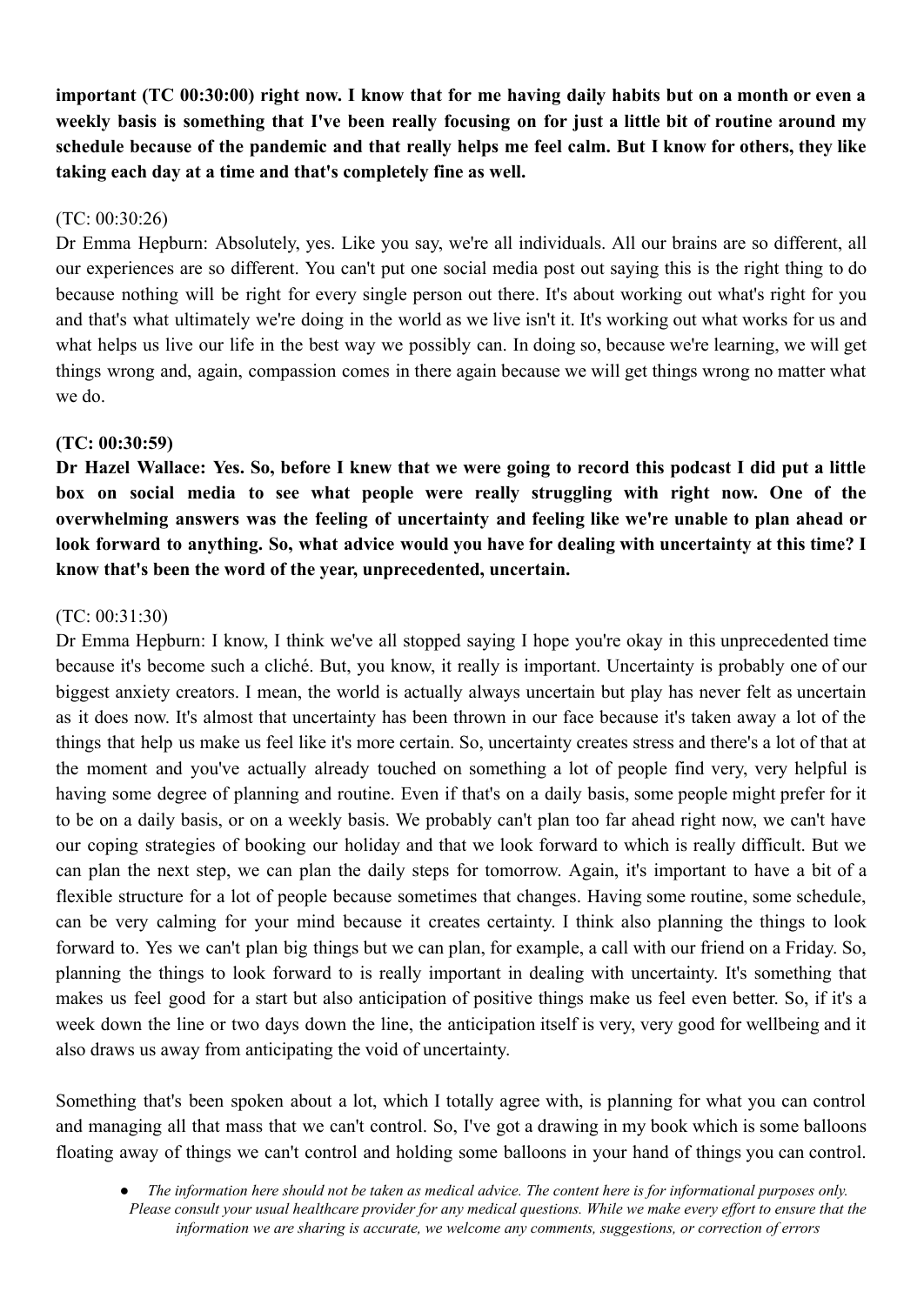Obviously the things we can't control, we can't control what's going on in the entire world right now but we often want to create certainty by watching that or getting drawn into it. So, we might watch the news lots more because we want to know exactly what's happening to kind of get a sense of certainty but actually that almost creates more uncertainty. So, what can you not control? What would you put in those balloons that you let float away right now? But what can you control? The things that you can actually do. We all have limited brain space so if we spend our entire brain space on those things that aren't within our control it makes us feel very uncontrolled and uncertain. So, where do you actually want to shift your focus to at the moment? So, those are just some ideas but uncertainty is hard and it's recognising that we are all in a higher threat and stress mode right now and that's okay. It's also okay to cut that off your normal daily routine and structure. Actually I read a really interesting piece yesterday, a research paper which I think was done in Finland during the first wave of the pandemic, which showed that families who coped well during the pandemic actually almost lowered their standards. So, based on expectations on where they were then rather than their normal standards and for things like watching TV. It's okay for the kids to watch a bit more TV so that really helped families cope and I think that could probably be taken across other people as well.

Base your expectations not on where you were a year ago but on where you are now. What are the most important things you can do or you need to do today rather than have a list of things that you're not going to achieve. Actually just touching back on to what you spoke about before, these little things, having some sort of rituals, nightly rituals, but also maybe having just three tiny things you do through the day to improve your wellbeing. So, what three tiny things am I going to do today which can give you that sense of control and you know you're definitely going to do them and you're going to achieve them can be really helpful as well. So, a whole pile of ideas there and actually one of my next drawings I'm planning to do is three tiny things.

## **(TC: 00:35:16)**

Dr Hazel Wallace: I love that. One of the things that I do is three habits but it's very similar to you and it's really little things. It can be as simple as getting into bed before 10.00pm and, like, I think at the moment it's very easy to distract ourselves and whether that's with Netflix or social media late at night, whatever it might be, and you just put off things that are important for, you know, our basic foundations and one of those things is sleep. So, for me it's just getting into bed before 10.00pm every night and that's been really important and already I feel better for doing that. But I don't think that **three little things is such a nice idea.**

## (TC: 00:35:57)

Dr Emma Hepburn: Absolutely and you're choosing things which you know make you feel good. So, they'll make you feel more in control and also they'll have a positive impact on your wellbeing. But also achieving them, because they're tiny you're more like to achieve them, that achievement also makes us feel good. So, it works in multiple ways so that's a really nice one going to bed before 10.00pm. I should probably try that.

## **(TC: 00:36:16)**

Dr Hazel Wallace: Yes well you've got kids so. Another word that kept popping up was loneliness and separation from the people we love and care about. So, not just people who are living alone during the pandemic but maybe people who are still living with their partner but they can't see their parents or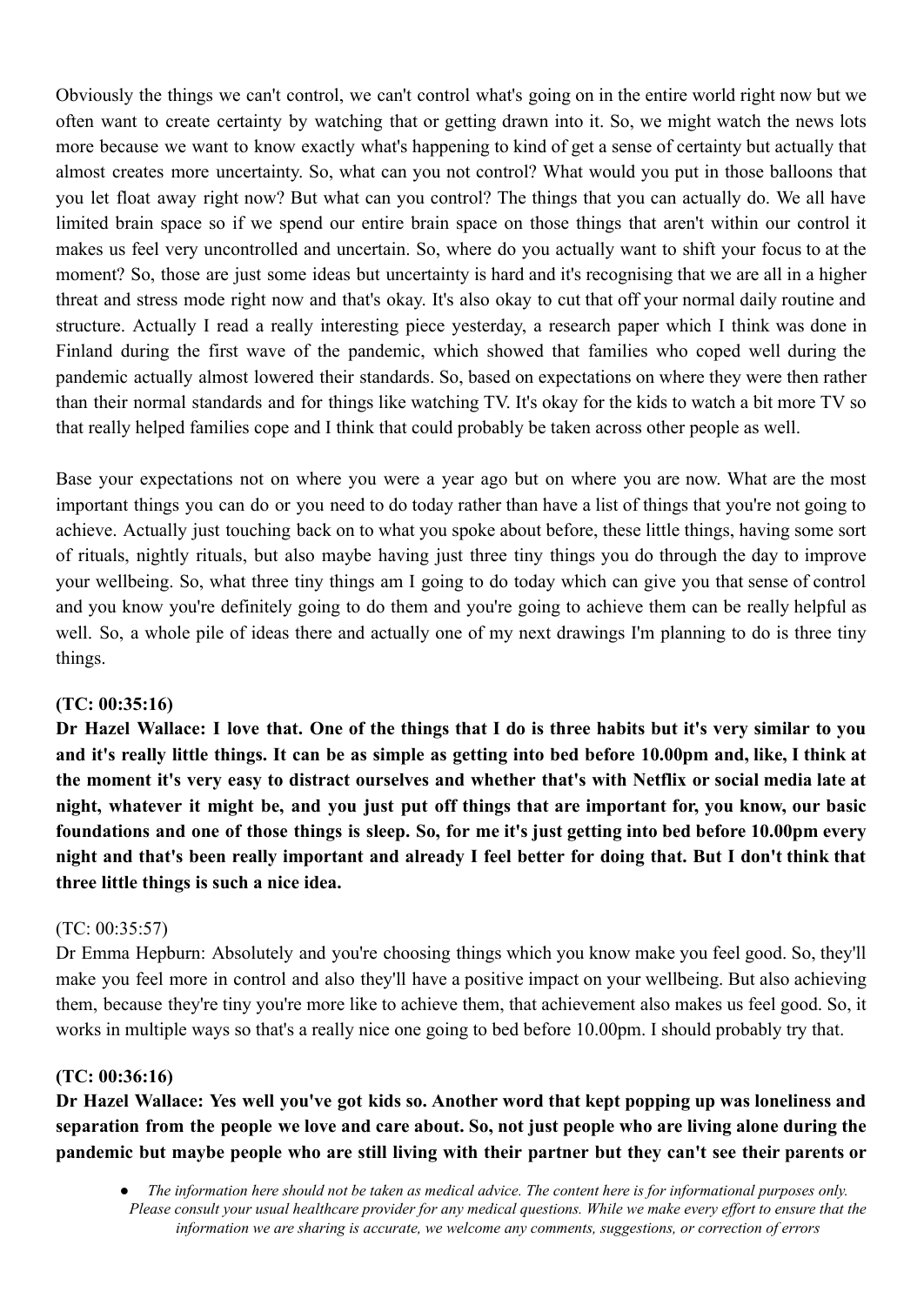# their siblings or whoever it might be. How can we best support ourselves during this time when we're **feeling like that?**

## $(TC: 00.36.43)$

Dr Emma Hepburn: I mean, connection is so key isn't it? We've never probably realised that more now. Isolation is detrimental to us when it's not chosen. If we're choosing to be by ourselves, it can actually be really good for us but isolation imposed upon us can be really bad for our wellbeing. So, again, I would say about planning connection. Maybe one of those tiny things, maybe not daily, but one of those tiny things is making you feel connected in whatever way. Is that sending somebody a text? Having those Zoom parties was a thing earlier on in the pandemic. I think people are a bit fatigued with it now but what makes you feel good? Is it watching a film together with somebody and then speaking about it afterwards. I do that with my friends, we watch films together and then we have a discussion about it. But other people wouldn't enjoy doing that. So, what makes you feel connected? Sometimes me just sending my friend a message saying how are you, it's not even about checking in with me, sometimes just checking in with them makes me feel good. So, I would say try possibly to make every day if that's right for you or at least some of those tiny things about connection.

## **(TC: 00:37:41)**

Dr Hazel Wallace: Yes because I think even if it's not your family or partner, a lot of people are mentioning that they even miss their colleagues, just like the banter in the office. I get that because, you know, the days that I work from home, when I go into the hospital I'm almost, like, so excited to see my colleagues to just chat about something, see a person in real life, I'm excited to see my patients. **It's just that human contact.**

### (TC: 00:38:10)

Dr Emma Hepburn: Often it's those non-specifics that we've lost in the workplace isn't it because we can still probably do our role but we can't, if we've nipped through to the coffee room for a coffee, have that random chat which actually were really important parts of our day. I've heard some really innovative and creative ways to deal with this. Now some of them are my worst nightmare. So, some people have, I was on a call, and somebody was describing that they work alongside each other. They just have their cameras on. That's not my idea of fun personally but they loved it. But other people have, kind of, informal coffee meet ups. So, they put time in for that, sort of, an informal catch up so let's have a coffee catch up. So, thinking what is it you're missing and how can you gain that now and aren't we lucky this has happened at a time of technology when these things are possible?

### **(TC: 00:38:55)**

Dr Hazel Wallace: Yes I agree. It's nice to hear that people are having coffee breaks and stuff and it's **maybe something that workplaces could consider offering as an option. I know that there's been some creative ways that businesses have been trying to support mental health in other ways. Someone messaged me to say that their company, they didn't mention who but they've got thousands of employees, and they bought everyone a subscription to Headspace, the mindfulness app and I thought** that was just really nice because obviously not everyone is going to pick it up and it's just a tool and as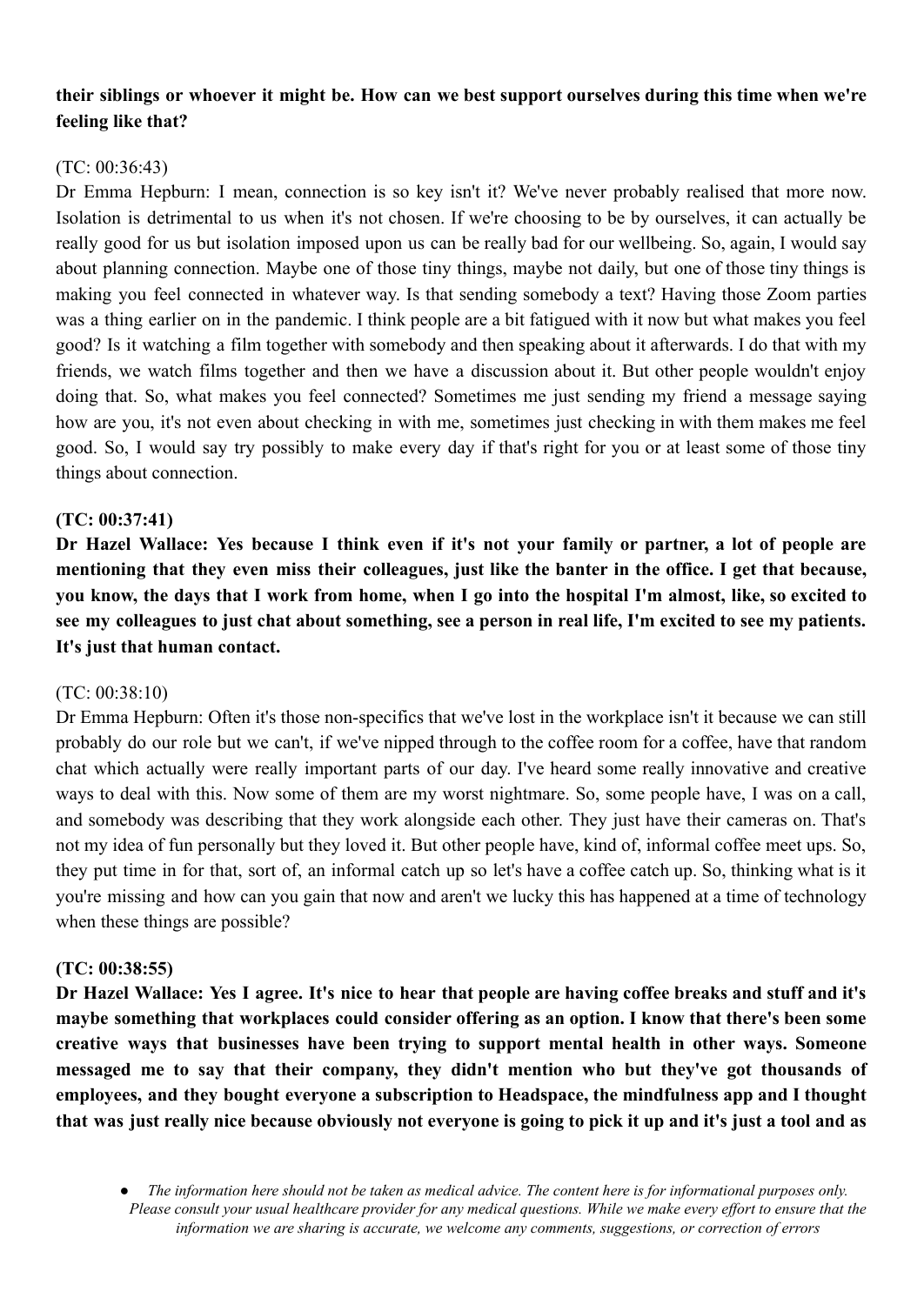much as you put into it you'll get out of it and things like that. But just helping give people a few more **things for their toolbox at this time is really nice.**

(TC: 00:39:38) Dr Emma Hepburn: Absolutely.

## **(TC: 00:39:40)**

Dr Hazel Wallace: I guess finally, I mean, we've had a great discussion but there's so much other stuff that I'd love to ask from you and I'm sure people want to know more. But to find you, your The **Psychology Mum, just on Instagram? Or is it Twitter?**

(TC: 00:39:54)

Dr Emma Hepburn: I am also on Facebook and I am also on Twitter as @EmmaNeuroPsych and I probably need to change that but @EmmaNeuroPsych.

# **(TC: 00:40:03) Dr Hazel Wallace: Yes I always find Twitter is about more academic isn't it?**

# (TC: 00:40:07)

Dr Emma Hepburn: Yes, yes. I joined more for my work, that's exactly my thinking behind it. Also Hazel, you'll probably have seen that I have just released a free eBook which is called How to Stay Calm in a Global Pandemic.

# **(TC: 00:40:16) Dr Hazel Wallace: No I haven't.**

## (TC: 00:40:16)

Dr Emma Hepburn: Okay, well I'll send it on to you. But basically one of my coping strategies during the pandemic has been to draw and my experiences with drawing, also what I'm hearing from other people about their experiences, and I did a whole range of drawings during the first wave and, kind of, afterwards and I just thought do you know what, let's make this into a book and let's make it free so as many people can access it as possible. So, I've put together in a free eBook How to Stay Calm in a Global Pandemic which the irony is of course it's not always possible to stay calm but that's the idea. It's like how to manage when you don't stay calm.

# **(TC: 00:40:48) Dr Hazel Wallace: Oh I love that.**

## (TC: 00:40:49)

Dr Emma Hepburn: So, I can send that through to you and obviously I've got my book which is available to buy, A Toolkit for Modern Life, as well.

# **(TC: 00:40:54)**

# Dr Hazel Wallace: Yes which I have a copy of and I was flicking through it again. I leave it beside my bed because it's one of those books I like to open up and come back to and open up and come back to